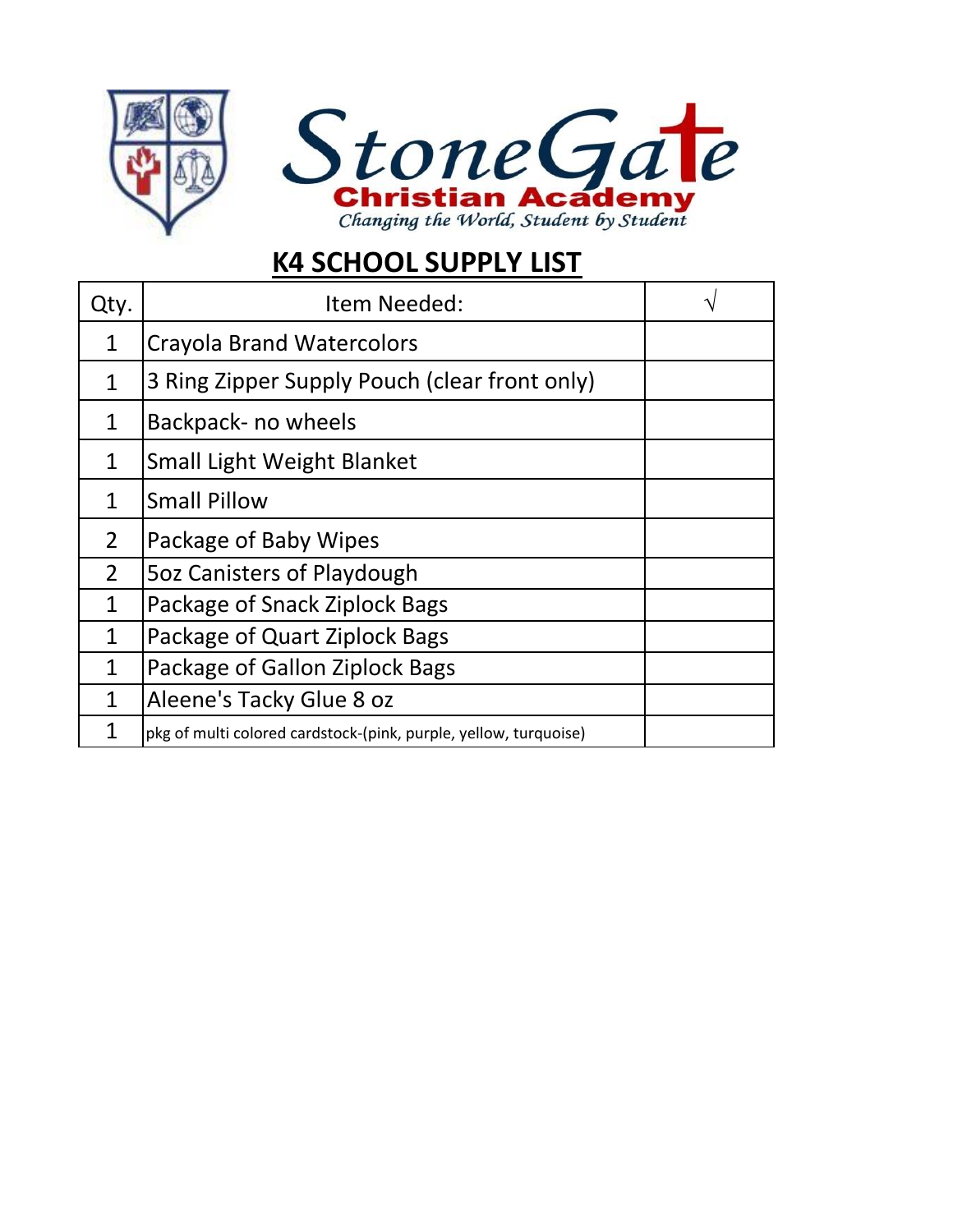



# **K5 SCHOOL SUPPLY LIST**

| Qty.           | Item Needed:                                                     |  |
|----------------|------------------------------------------------------------------|--|
| $\mathbf 1$    | Tempra Paint                                                     |  |
| $\mathbf{1}$   | 3 Ring Zipper Supply Pouch (clear front only)                    |  |
| $\mathbf{1}$   | Backpack- no wheels                                              |  |
| $\overline{2}$ | Package of Baby Wipes                                            |  |
| 1              | Package of Quart Sized Ziplock Bags                              |  |
|                | Liquid Elmers Glue                                               |  |
| 1              | pkg of multi colored cardstock-(pink, purple, yellow, turquoise) |  |
|                | Package of 8 Washable Markers                                    |  |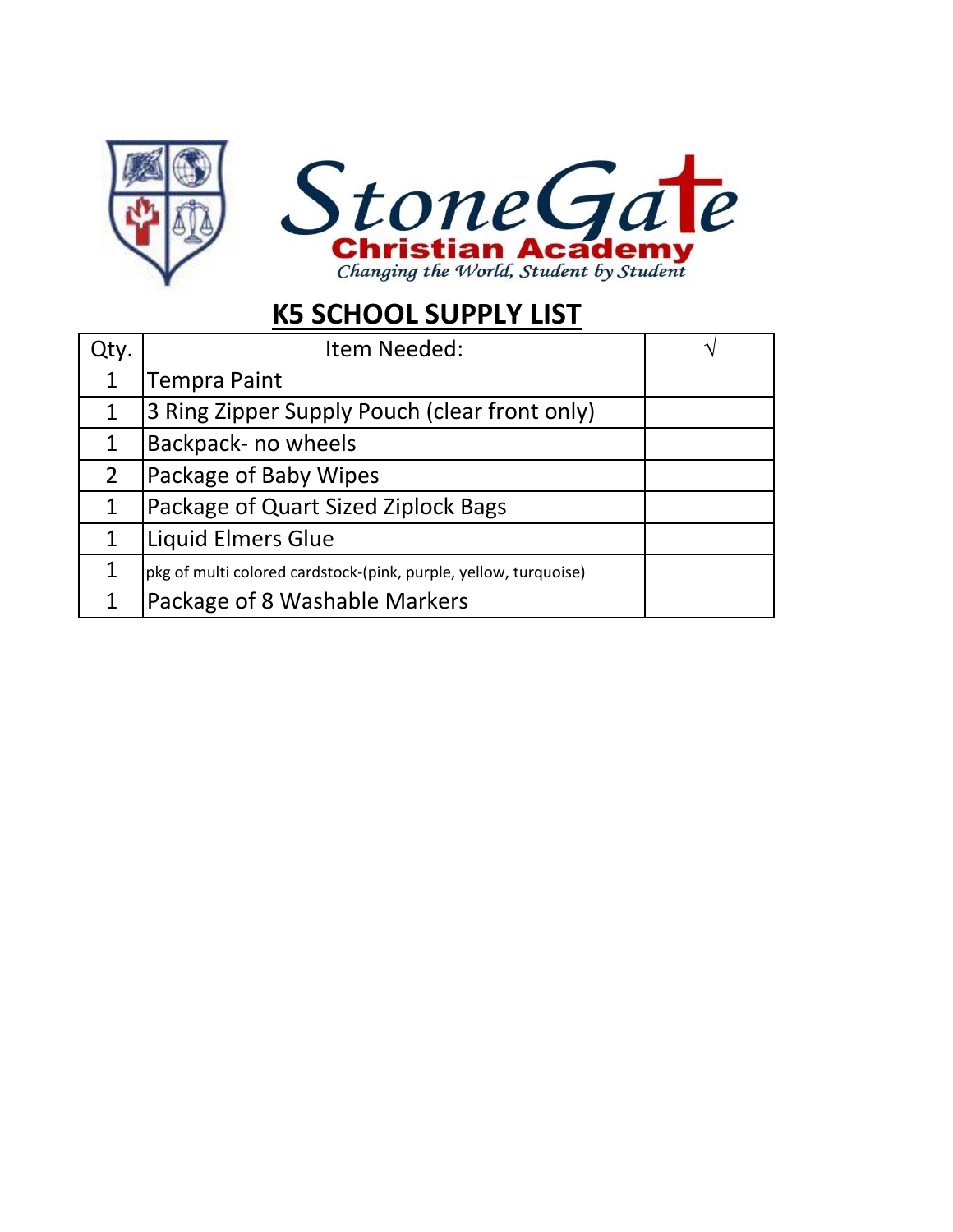

### **FIRST GRADE SCHOOL SUPPLY LIST**

| Qty.           | Item Needed:                           |  |
|----------------|----------------------------------------|--|
| $\mathbf{1}$   | <b>New International Version Bible</b> |  |
| $\mathbf{1}$   | Crayola Classic Washable Markers       |  |
| 36             | #2 Pencils (not mechanical)            |  |
| $\mathbf{1}$   | <b>Wide Ruled Composition Book</b>     |  |
| $\mathbf{1}$   | 8 Count Crayola Crayons                |  |
| $\mathbf{1}$   | Kid-safe Scissors- Fiskars Brand       |  |
| $\overline{2}$ | <b>Large Pink Pearl Erasers</b>        |  |
| $\overline{2}$ | Large Glue Sticks                      |  |
| 1              | <b>Plastic Supply Box</b>              |  |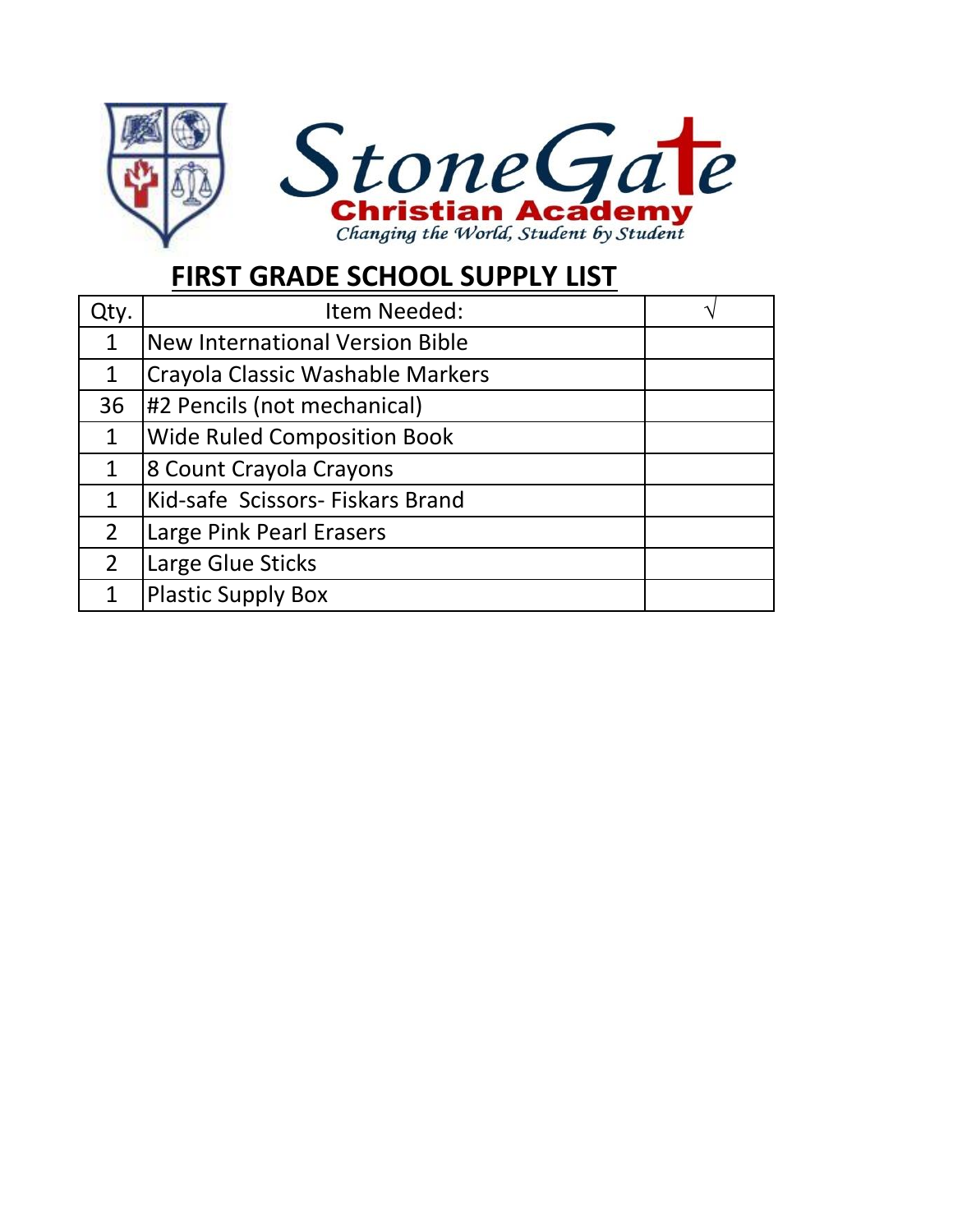

### **SECOND GRADE SCHOOL SUPPLY LIST**

| Qty.           | Item Needed:                            |  |
|----------------|-----------------------------------------|--|
| $\mathbf{1}$   | <b>New International Version Bible</b>  |  |
| $\mathbf{1}$   | <b>Crayola Brand Watercolors</b>        |  |
| $\mathbf{1}$   | <b>Crayola Classic Washable Markers</b> |  |
| 36             | #2 Pencils (not mechanical)             |  |
| $\mathbf{1}$   | 250 Count Wide Ruled Notebook Paper     |  |
| $\mathbf{1}$   | 24 Count Crayola Crayons                |  |
| 1              | Kid-safe Scissors                       |  |
| $\overline{2}$ | Large Pink Pearl Erasers                |  |
| $\overline{2}$ | Large Glue Sticks                       |  |
|                | Supply Box                              |  |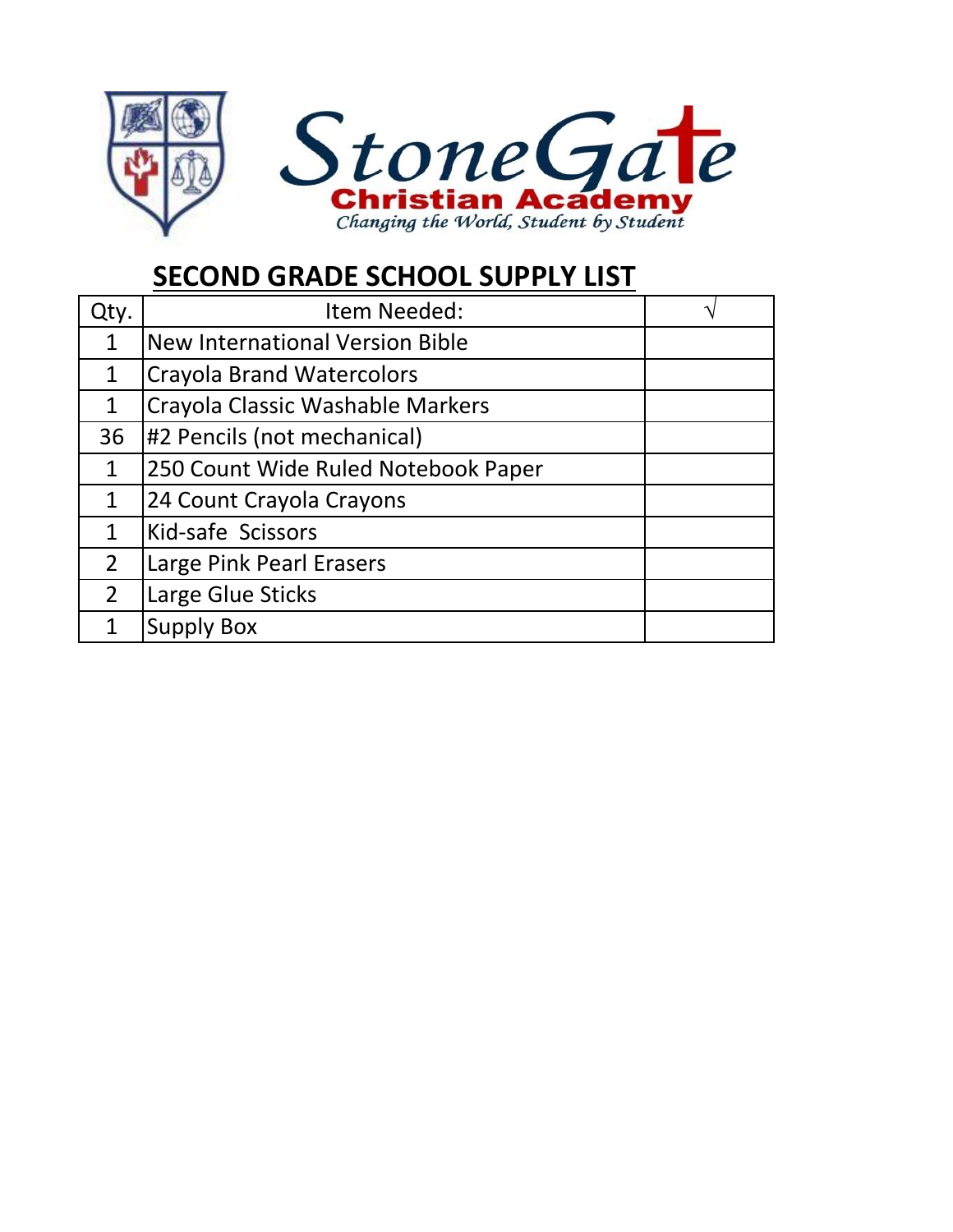

## **THIRD GRADE SCHOOL SUPPLY LIST**

| Qty.           | Item Needed:                                 |  |
|----------------|----------------------------------------------|--|
| $\mathbf{1}$   | <b>New International Version Bible</b>       |  |
| 1              | Crayola Classic Washable Markers             |  |
| 36             | #2 Pencils (not mechanical)                  |  |
| $\overline{2}$ | 200-250 Count Wide Ruled Notebook Paper      |  |
| 1              | 24 Count Crayola Crayons                     |  |
| $\mathbf{1}$   | <b>Sharp Pointed Large Scissors</b>          |  |
| $\overline{2}$ | Large Pink Pearl Erasers                     |  |
| $\overline{2}$ | Large Glue Sticks                            |  |
| $\mathbf{1}$   | Ruler with English and Metric (Easy to read) |  |
|                | 4 pack Variety Expo Dry Erase Markers        |  |
| 1              | (for student use with provided board)        |  |
| $\overline{2}$ | <b>Yellow Highlighters</b>                   |  |
| 4              | <b>Composition Notebooks</b>                 |  |
| $\overline{2}$ | Solid Colored Plastic Folders with Pockets   |  |
| 1              | <b>Zipper Pencil Bag</b>                     |  |
| 1              | <b>Handheld Sharpener</b>                    |  |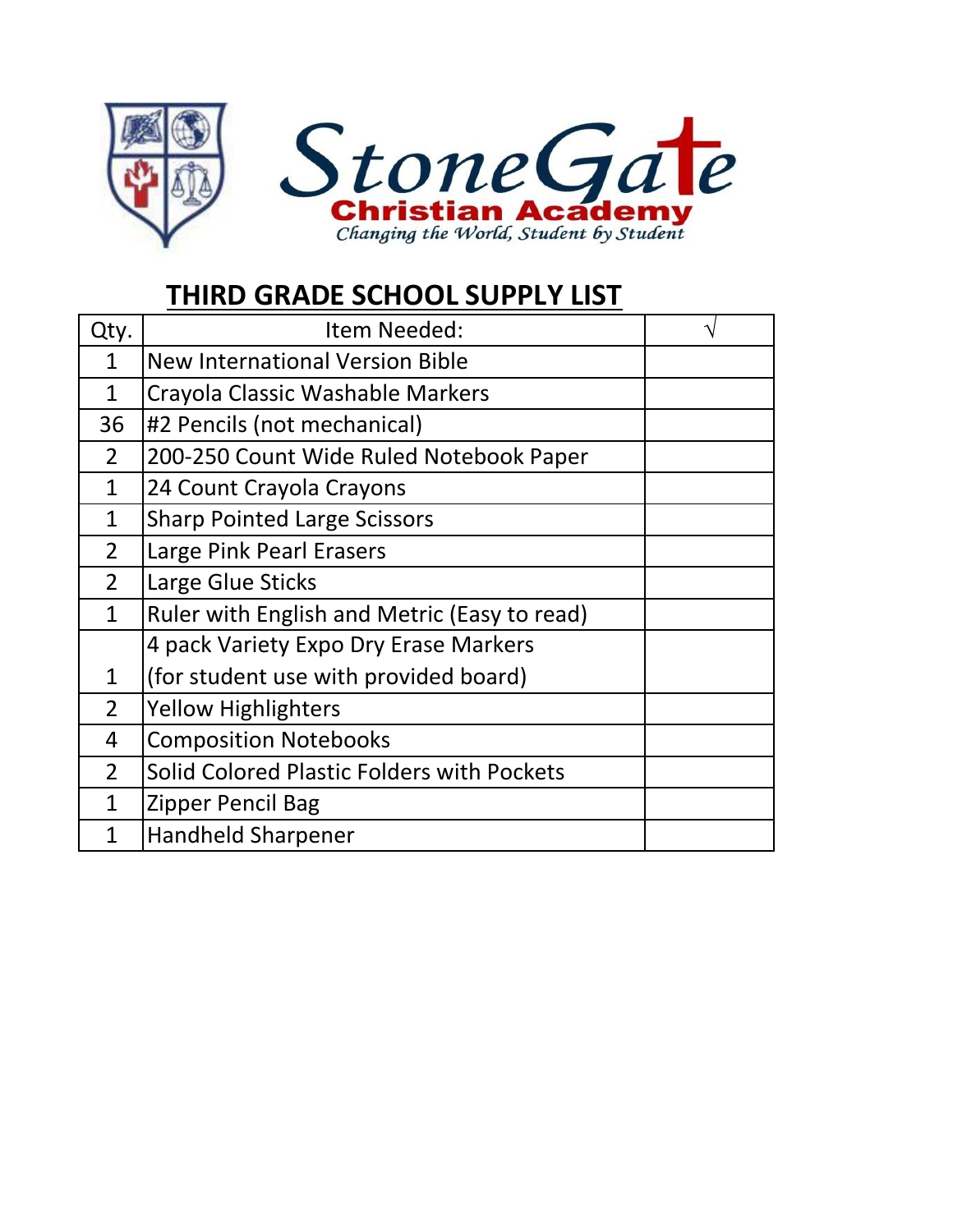

## **FOURTH GRADE SCHOOL SUPPLY LIST**

| Qty.           | Item Needed:                                           |  |
|----------------|--------------------------------------------------------|--|
| $\mathbf{1}$   | <b>New International Version Bible</b>                 |  |
| $\mathbf{1}$   | 12 pack Crayola Colored Pencils                        |  |
| 36             | #2 Pencils (not mechanical)                            |  |
| $\overline{2}$ | 250 Count Wide Ruled Notebook Paper                    |  |
| $\overline{2}$ | Large Pink Pearl Erasers                               |  |
| $\mathbf{1}$   | Ruler with English and Metric (Easy to read)           |  |
|                |                                                        |  |
|                | 4 pack Variety Expo Dry Erase Markers Low Odor         |  |
| $\overline{2}$ | (for student use with provided board)                  |  |
| $\overline{2}$ | <b>Yellow Highlighters</b>                             |  |
| $\overline{7}$ | <b>Composition Notebooks</b>                           |  |
| $\overline{7}$ | <b>Plastic Folders with Brads and Pockets</b>          |  |
| $\mathbf{1}$   | <b>Student Daily Planner or Spiral for Assignments</b> |  |
| 4              | <b>Red Pens</b>                                        |  |
| $\mathbf{1}$   | <b>Merrian-Webster Pocket Dictionary</b>               |  |
| $\overline{2}$ | Packages of 100 lined index cards                      |  |
| $\mathbf{1}$   | bottle Elmer's school glue                             |  |
| $\mathbf{1}$   | 2pk glue sticks                                        |  |
| $\mathbf{1}$   | Spiral Bound 100ct Index Card                          |  |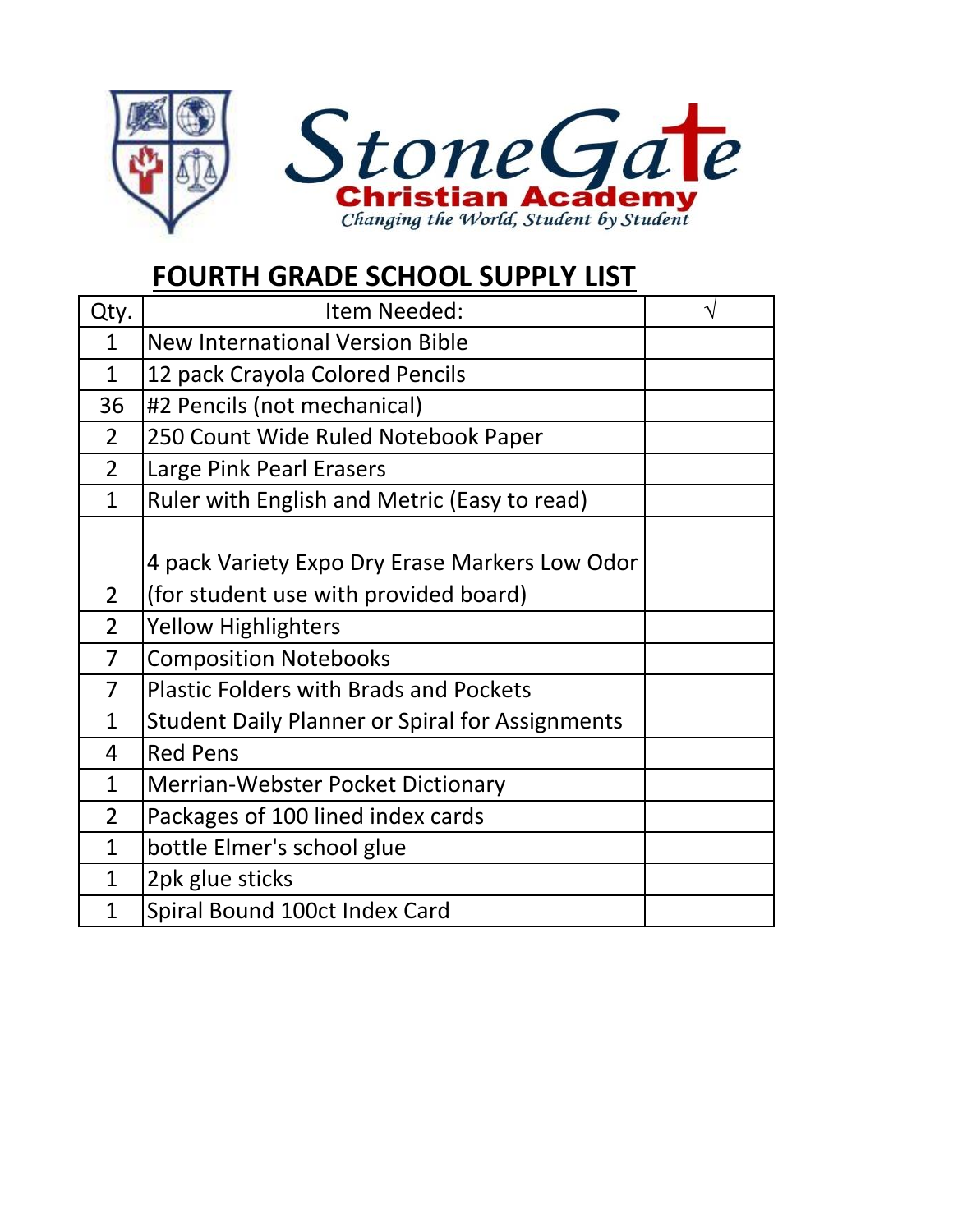

## **FIFTH GRADE SCHOOL SUPPLY LIST**

| Qty.           | Item Needed:                                           |  |
|----------------|--------------------------------------------------------|--|
| $\mathbf{1}$   | <b>New International Version Bible</b>                 |  |
| $\mathbf{1}$   | 12 pack Crayola Colored Pencils                        |  |
| 36             | #2 Pencils (not mechanical)                            |  |
| $\overline{2}$ | 250 Count Wide Ruled Notebook Paper                    |  |
| $\overline{2}$ | Large Pink Pearl Erasers                               |  |
| $\mathbf{1}$   | Ruler with English and Metric (Easy to read)           |  |
|                |                                                        |  |
|                | 4 pack Variety Expo Dry Erase Markers Low Odor         |  |
| $\overline{2}$ | (for student use with provided board)                  |  |
| $\overline{2}$ | <b>Yellow Highlighters</b>                             |  |
| $\overline{7}$ | <b>Composition Notebooks</b>                           |  |
| $\overline{7}$ | <b>Plastic Folders with Brads and Pockets</b>          |  |
| $\mathbf{1}$   | <b>Student Daily Planner or Spiral for Assignments</b> |  |
| 4              | <b>Red Pens</b>                                        |  |
| $\overline{2}$ | Package of 100 count lined index cards                 |  |
| $\mathbf{1}$   | Merriam-Webster Pocket Dictionary                      |  |
| $\mathbf{1}$   | Green Plastic Folder with pockets and brads            |  |
| $\mathbf{1}$   | Package of small book rings (3 count)                  |  |
| $\mathbf{1}$   | bottle Elmers school glue                              |  |
| $\mathbf{1}$   | 2 pk glue sticks                                       |  |
| $\overline{1}$ | Spiral Bound 100ct Index Card                          |  |